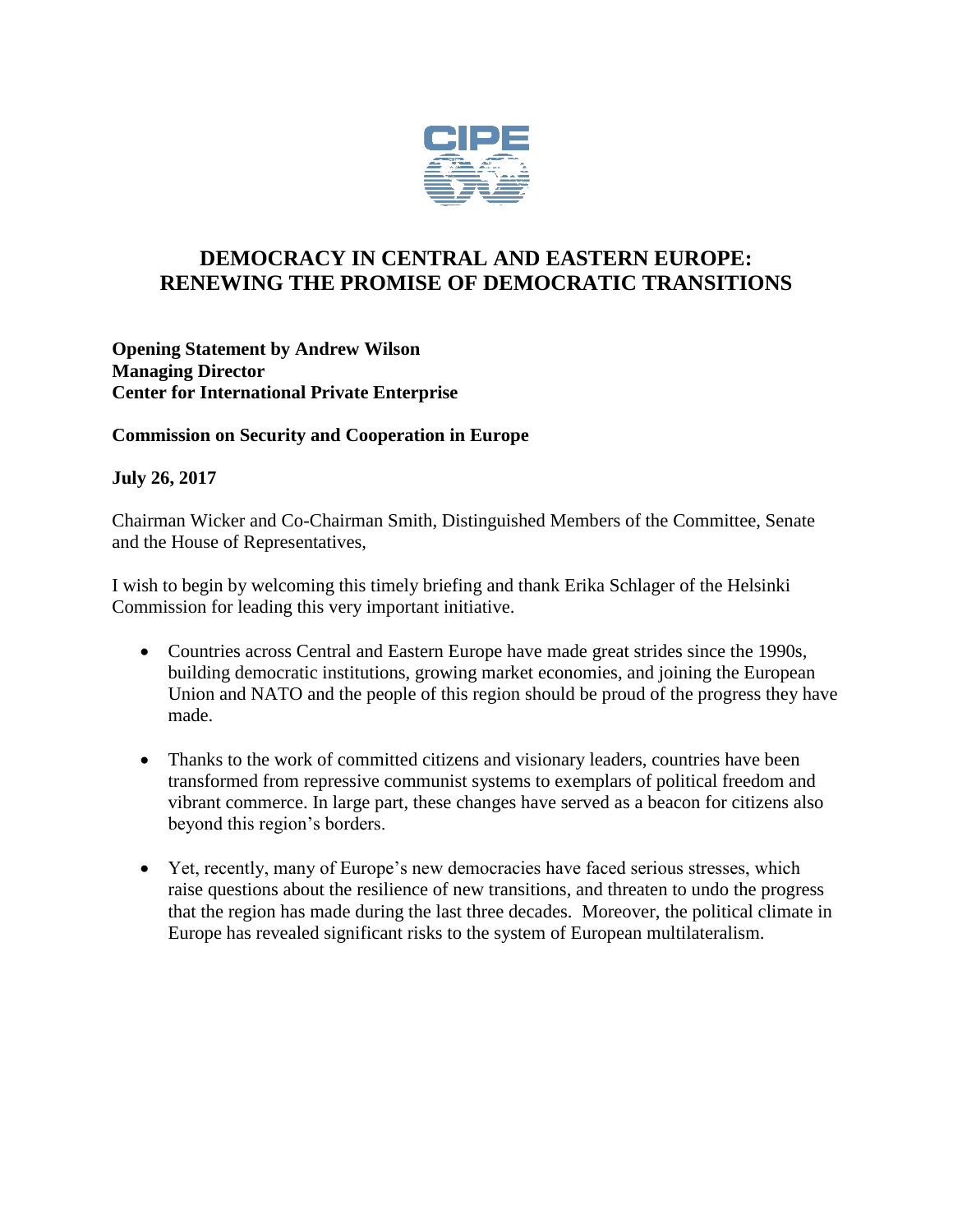- The complex challenges of globalization and resurgence of authoritarianism have increasingly led to significant disenfranchisement and fueled the anti-system feelings. Many of the problems in this region and across the globe however don't stem from the failure of democracy, rather a failure to more actively pursue its consolidation, and ensure that the economic and social benefits of democracy penetrated throughout societies.
- There is very clearly genuine interest in reinvigorating the region's democratic trajectory by addressing home-grown failures of governance and following through on promised reforms. At the same time, the citizens of the Central and Eastern European countries want a greater say in how their countries, and how Europe as a whole, is governed, and more local control over their affairs, including in the business realm.
- For the past two years, CIPE has therefore been supporting local voices in Central and Eastern Europe in their efforts to understand the current challenges to freedom, democracy and markets, pave their own way to demonstrate that democracy can meet today's challenges and to revive people's faith in it. This would not be possible without a generous support of the U.S. Congress and the U.S. National Endowment for Democracy and I would like to recognize them for their continued commitment to the region.
- Earlier this year, CIPE with many of its partners from across Central and Eastern therefore launched a declaration reaffirming our own Euro-Atlantic commitment to democracy and private enterprise. The purpose of this modest action is to make a broader statement about our desire to forge a renewed commitment to regional and global economic systems based on the principles of democratic dialogue, free markets, and rule of law that guarantees a level playing field.
- As expressed in the Declaration, civil society and business representatives from the region are committed to the values of democracy and the market economy, and are seeking to take concrete steps to address the democratic challenges that the other distinguished speakers will discuss later today. Their ideas such as improvement of the entrepreneurial environment to foster growth and encouragement of citizens' engagement in democratic decision-making should be welcomed; otherwise the influence of antidemocratic elements will continue to grow.
- Because a free and prosperous Europe is one of the key pillars of the lasting relevance of universal values of liberty, democracy and free enterprise in the still-evolving global arena, our Transatlantic alliance has to remain strong. The US enduring commitment to support healthy democracies and thriving markets including in Europe runs very deep and the role that Helsinki Commission has recently been playing is a great proof of that commitment.